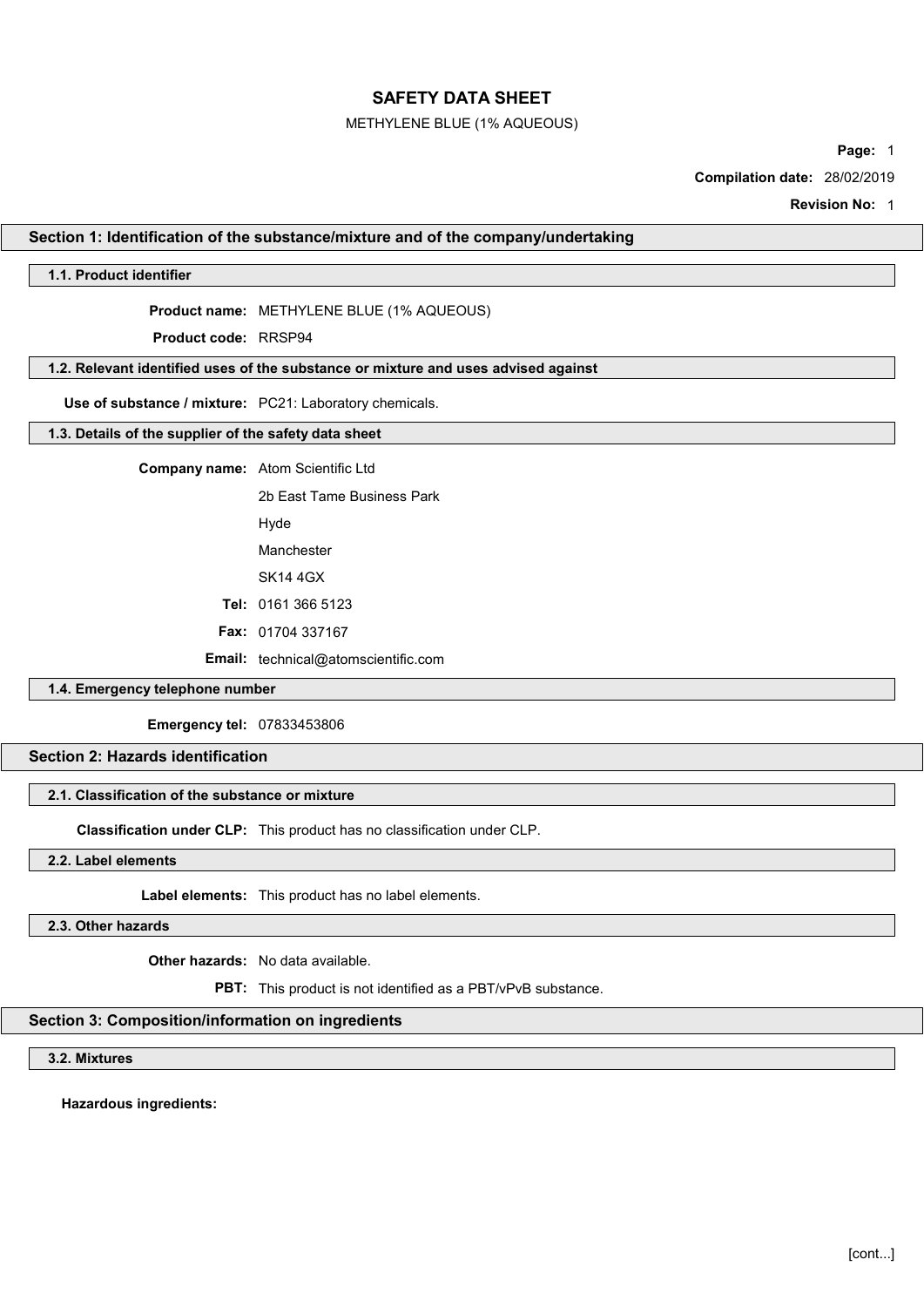## METHYLENE BLUE (1% AQUEOUS)

## Page: 2

**ETHANOL** 

| <b>EINECS</b> | CAS     | CHIP Classification        | <b>CLP Classification</b> | Percent |
|---------------|---------|----------------------------|---------------------------|---------|
| 200-578-6     | 64-17-5 | Substance with a Community | Flam. Lig. 2: H225        | l-10%   |
|               |         | workplace exposure limit.  |                           |         |

## Section 4: First aid measures

4.1. Description of first aid measures

Skin contact: Wash immediately with plenty of soap and water.

Eye contact: Bathe the eye with running water for 15 minutes.

Ingestion: Wash out mouth with water.

Inhalation: Consult a doctor.

## 4.2. Most important symptoms and effects, both acute and delayed

Skin contact: There may be mild irritation at the site of contact.

Eye contact: There may be irritation and redness.

Ingestion: There may be irritation of the throat.

Inhalation: No symptoms.

Delayed / immediate effects: No data available.

4.3. Indication of any immediate medical attention and special treatment needed

Immediate / special treatment: Not applicable.

# Section 5: Fire-fighting measures

5.1. Extinguishing media

Extinguishing media: Suitable extinguishing media for the surrounding fire should be used. Use water spray

to cool containers.

# 5.2. Special hazards arising from the substance or mixture

Exposure hazards: In combustion emits toxic fumes.

5.3. Advice for fire-fighters

Advice for fire-fighters: Wear self-contained breathing apparatus. Wear protective clothing to prevent contact

with skin and eyes.

# Section 6: Accidental release measures

6.1. Personal precautions, protective equipment and emergency procedures

Personal precautions: Refer to section 8 of SDS for personal protection details. Turn leaking containers leak-

side up to prevent the escape of liquid.

## 6.2. Environmental precautions

Environmental precautions: Do not discharge into drains or rivers. Contain the spillage using bunding.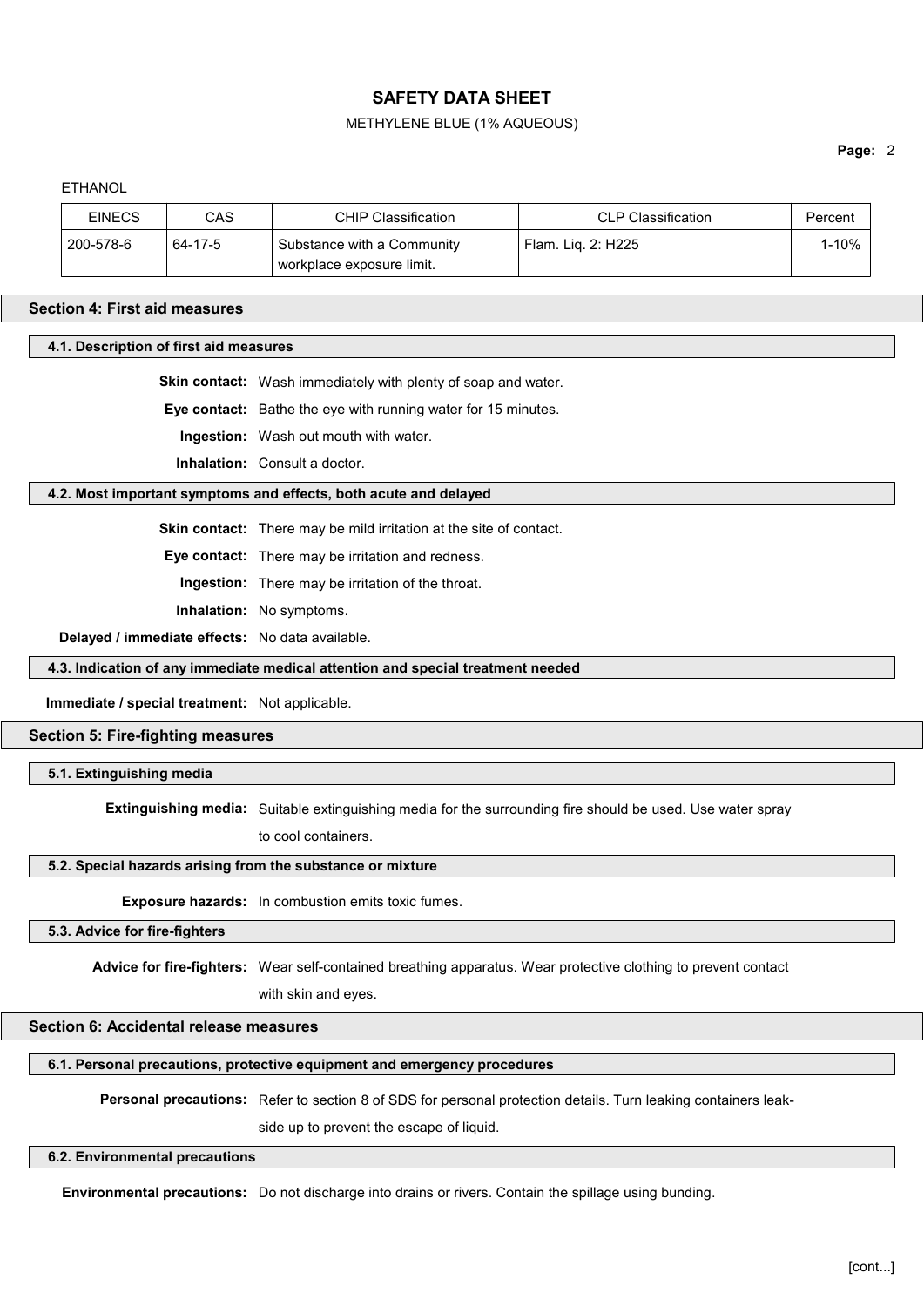## METHYLENE BLUE (1% AQUEOUS)

#### 6.3. Methods and material for containment and cleaning up

Clean-up procedures: Absorb into dry earth or sand. Transfer to a closable, labelled salvage container for

disposal by an appropriate method.

#### 6.4. Reference to other sections

Reference to other sections: Refer to section 8 of SDS.

# Section 7: Handling and storage

#### 7.1. Precautions for safe handling

Handling requirements: Avoid contact with skin and eyes. Avoid inhalation of vapour or mist.

## 7.2. Conditions for safe storage, including any incompatibilities

Storage conditions: Store in cool, well ventilated area. Keep container tightly closed.

Suitable packaging: Not applicable.

# 7.3. Specific end use(s)

Specific end use(s): No data available.

# Section 8: Exposure controls/personal protection

# 8.1. Control parameters

#### Hazardous ingredients:

## **ETHANOL**

## Workplace exposure limits:  $\qquad \qquad$  Respirable dust

| State | 8 hour TWA | 15 min. STEL | 8 hour TWA | 15 min. STEL |
|-------|------------|--------------|------------|--------------|
| UK    | 1920 mg/m3 |              |            |              |

#### 8.1. DNEL/PNEC Values

DNEL / PNEC No data available.

#### 8.2. Exposure controls

Engineering measures: Handle in accordance with good industrial hygiene and safety practice. Wash hands

before breaks and at the end of workday.

Respiratory protection: Respiratory protection not required.

Hand protection: Protective gloves.

Eye protection: Safety glasses. Ensure eye bath is to hand.

Skin protection: Protective clothing.

Environmental: No special requirement.

# Section 9: Physical and chemical properties

# 9.1. Information on basic physical and chemical properties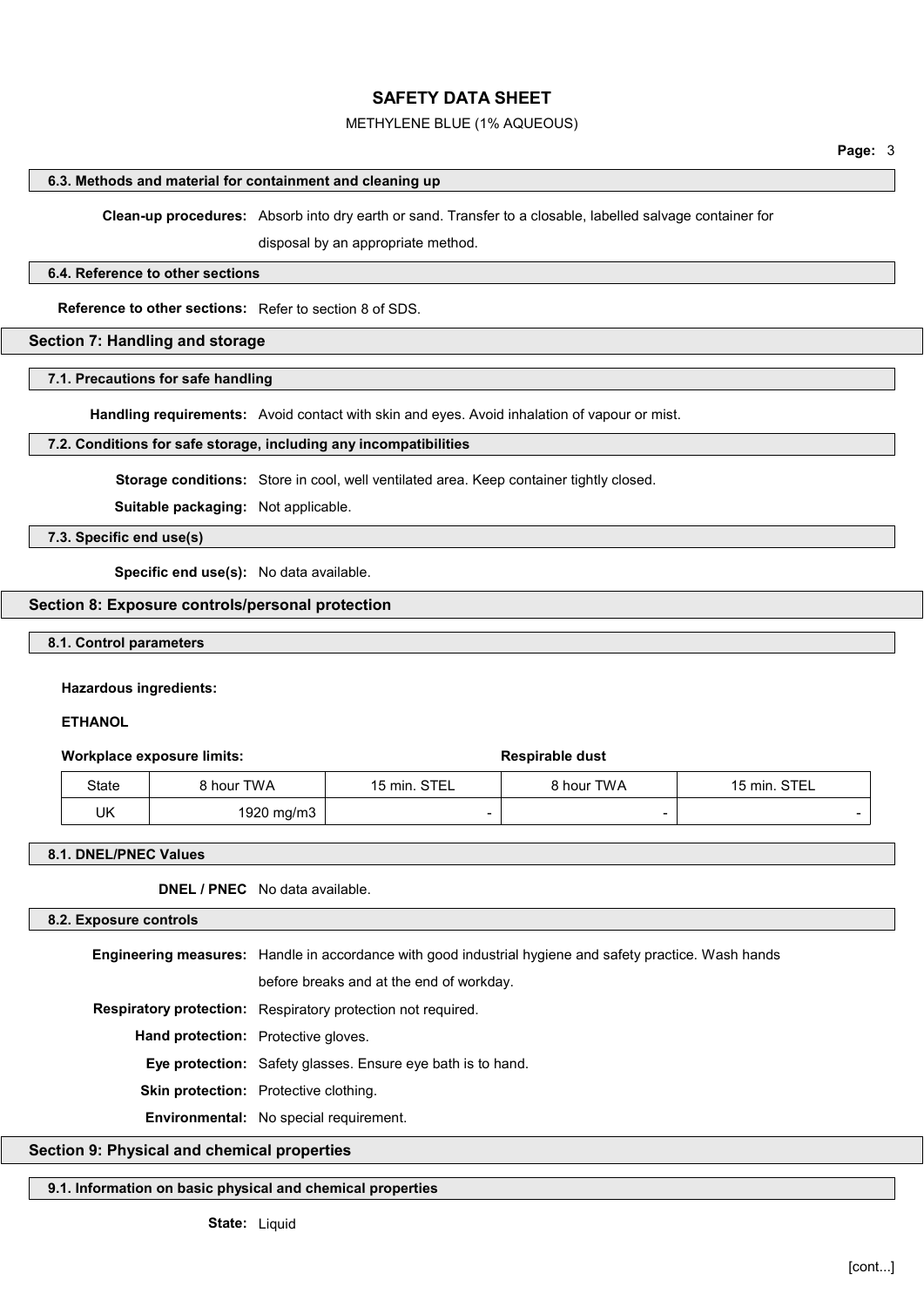## METHYLENE BLUE (1% AQUEOUS)

Page: 4

## 9.2. Other information

Other information: Not applicable.

# Section 10: Stability and reactivity

## 10.1. Reactivity

Reactivity: Stable under recommended transport or storage conditions.

#### 10.2. Chemical stability

Chemical stability: Stable under normal conditions.

## 10.3. Possibility of hazardous reactions

Hazardous reactions: Hazardous reactions will not occur under normal transport or storage conditions.

Decomposition may occur on exposure to conditions or materials listed below.

# 10.4. Conditions to avoid

Conditions to avoid: Heat.

10.5. Incompatible materials

Materials to avoid: Strong oxidising agents. Strong acids.

# 10.6. Hazardous decomposition products

Haz. decomp. products: In combustion emits toxic fumes.

## Section 11: Toxicological information

# 11.1. Information on toxicological effects

# Hazardous ingredients:

# **ETHANOL**

| <b>IVN</b> | <b>RAT</b> | LD50 | 1440 | mg/kg          |
|------------|------------|------|------|----------------|
| <b>ORL</b> | <b>MUS</b> | LD50 |      | $3450$   mg/kg |
| ORL        | <b>RAT</b> | LD50 | 7060 | mg/kg          |

Toxicity values: No data available.

Symptoms / routes of exposure

Skin contact: There may be mild irritation at the site of contact.

Eye contact: There may be irritation and redness.

Ingestion: There may be irritation of the throat.

Inhalation: No symptoms.

Delayed / immediate effects: No data available.

**Other information:** Not applicable.

## Section 12: Ecological information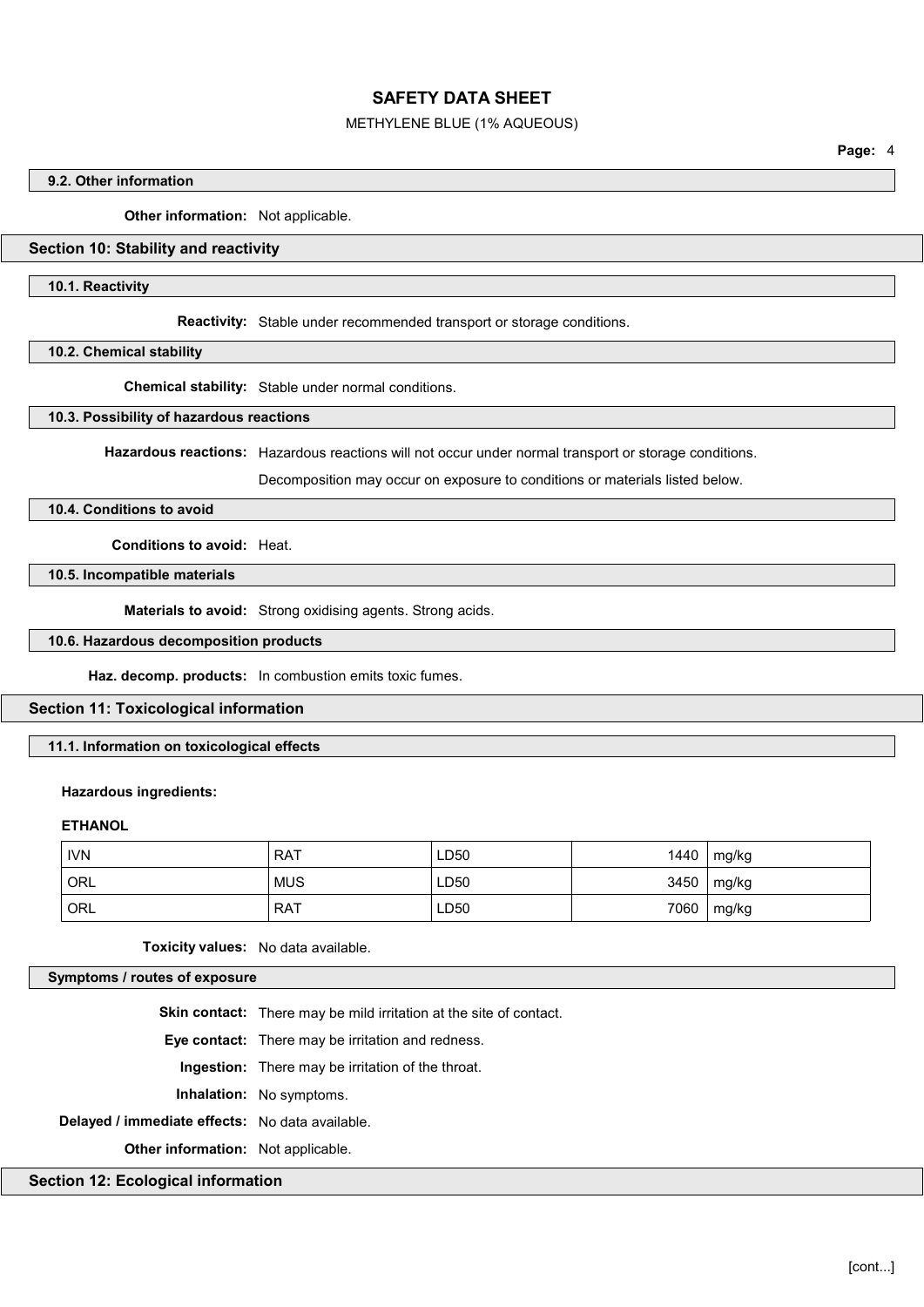#### METHYLENE BLUE (1% AQUEOUS)

Page: 5

#### 12.1. Toxicity

Ecotoxicity values: No data available.

# 12.2. Persistence and degradability

Persistence and degradability: Biodegradable.

## 12.3. Bioaccumulative potential

Bioaccumulative potential: No bioaccumulation potential.

12.4. Mobility in soil

Mobility: Readily absorbed into soil.

# 12.5. Results of PBT and vPvB assessment

PBT identification: This product is not identified as a PBT/vPvB substance.

12.6. Other adverse effects

Other adverse effects: Negligible ecotoxicity.

# Section 13: Disposal considerations

13.1. Waste treatment methods

Disposal operations: Offer surplus and non-recyclable solutions to a licensed disposal company.

Recovery operations: Not applicable.

Disposal of packaging: Dispose of as unused product.

NB: The user's attention is drawn to the possible existence of regional or national regulations regarding disposal.

# Section 14: Transport information

**Transport class:** This product does not require a classification for transport.

# Section 15: Regulatory information

15.1. Safety, health and environmental regulations/legislation specific for the substance or mixture

Specific regulations: This safety datasheet complies with the requirements of Regulation (EC) No.

1907/2006.

## 15.2. Chemical Safety Assessment

Chemical safety assessment: A chemical safety assessment has not been carried out for the substance or the mixture

by the supplier.

# Section 16: Other information

## Other information

Other information: This safety data sheet is prepared in accordance with Commission Regulation (EU) No

453/2010.

\* indicates text in the SDS which has changed since the last revision.

Phrases used in s.2 and 3: H225: Highly flammable liquid and vapour.